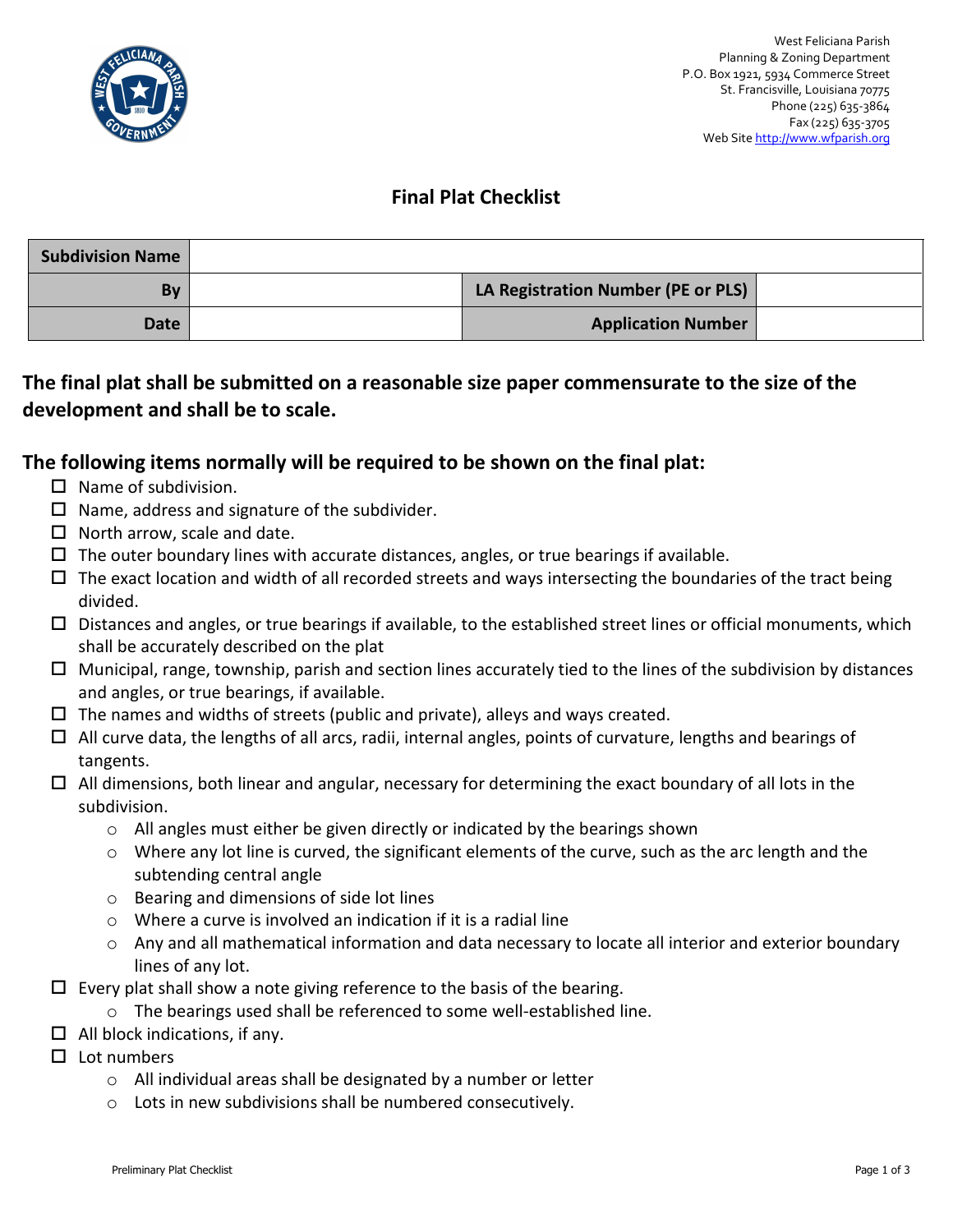- $\Box$  No tract or portion of land shall be indicated as "Reserved".
- $\square$  Control monuments, benchmarks and vertical control:
	- $\circ$  The plat must indicate the accurate location, material, type, and description of all permanent control monuments and benchmarks.
	- o All monuments, benchmarks, and vertical controls must meet the standards set forth by the United State Geological Survey (USGS) and the Louisiana Professional Engineering and Land Surveying Board (LAPELS).
- $\square$  Special use areas, if any:
	- o Location and size of proposed parks, playgrounds, church or school sites or other special uses of land to be considered for dedication or sale for public use
	- $\circ$  All property that may be designated by deed and covenants for the common use of the property owners in the subdivision, along with a statement of responsibility for maintenance.
- $\square$  Description of the tract being subdivided.
- $\square$  Statement of (public or private) dedication:
	- $\circ$  Statement signed by the owner to the effect that the streets and rights-of-way are dedicated to the perpetual use of the public (or Homeowners' Association- HOA - if private) for proper purposes, and that all areas shown as servitudes are granted to the public (or HOA where applicable) for the use of utilities, drainage, sewage disposal or other proper purpose in the general interest of the public.
	- o Said statement shall further provide that no trees, shrubs or other plants may be planted, nor shall any building, fence, structure or improvements be constructed or installed within or over any servitude or right-of-way that prevents or unreasonably interferes with any purpose for which the servitude or rightof-way is dedicated.
	- o Where a sewage treatment plant or oxidation pond is to be used for this purpose, it shall be dedicated on a separate tract, or lot by the owner for that purpose only.
	- o Where a fire protection draft site is required, it shall be certified that any source credited for fire protection shall be maintained indefinitely unless replaced by a more appropriate source in both capacity and location.
- $\square$  Statement regarding sewage disposal:
	- o Statement signed by the owner and/or subdivider to the effect that, outside of a public wastewater suburban transportation network, no person shall provide or install a method of sewage disposal until the method of sewage treatment and disposal has been approved by the Health Unit of West Feliciana Parish.
- $\square$  Restrictions and maintenance:
	- o Private restrictions or restrictive covenants and their periods of existence to apply to lots in the subdivision shall be signed by the owner or his agent and recorded in the office of the Clerk of Courts for West Feliciana Parish
	- $\circ$  References to such instrument shall be made on the plat and a copy shall be furnished to the director of planning and zoning prior to acceptance of the final plat application.
- $\square$  Flood elevation data:
	- $\circ$  The final plat showing the subdivision of property shall include record inundation, the FEMA flood zone(s) and the base flood elevation(s), all of which shall be provided by the department of public works.
- $\square$  Professional land surveyor's certification and seal:
	- o This certification shall be a statement by a registered professional land surveyor licensed to practice in the State of Louisiana to the effect that the plan is based upon an actual survey made by him and that the final plat is in accordance with the West Feliciana standards and that distances, courses, angles, and all other required survey information, are shown correctly, that the monuments have been set and the lot and block corners staked correctly on the ground.
	- o The engineer's or land surveyor's seal shall also be shown.